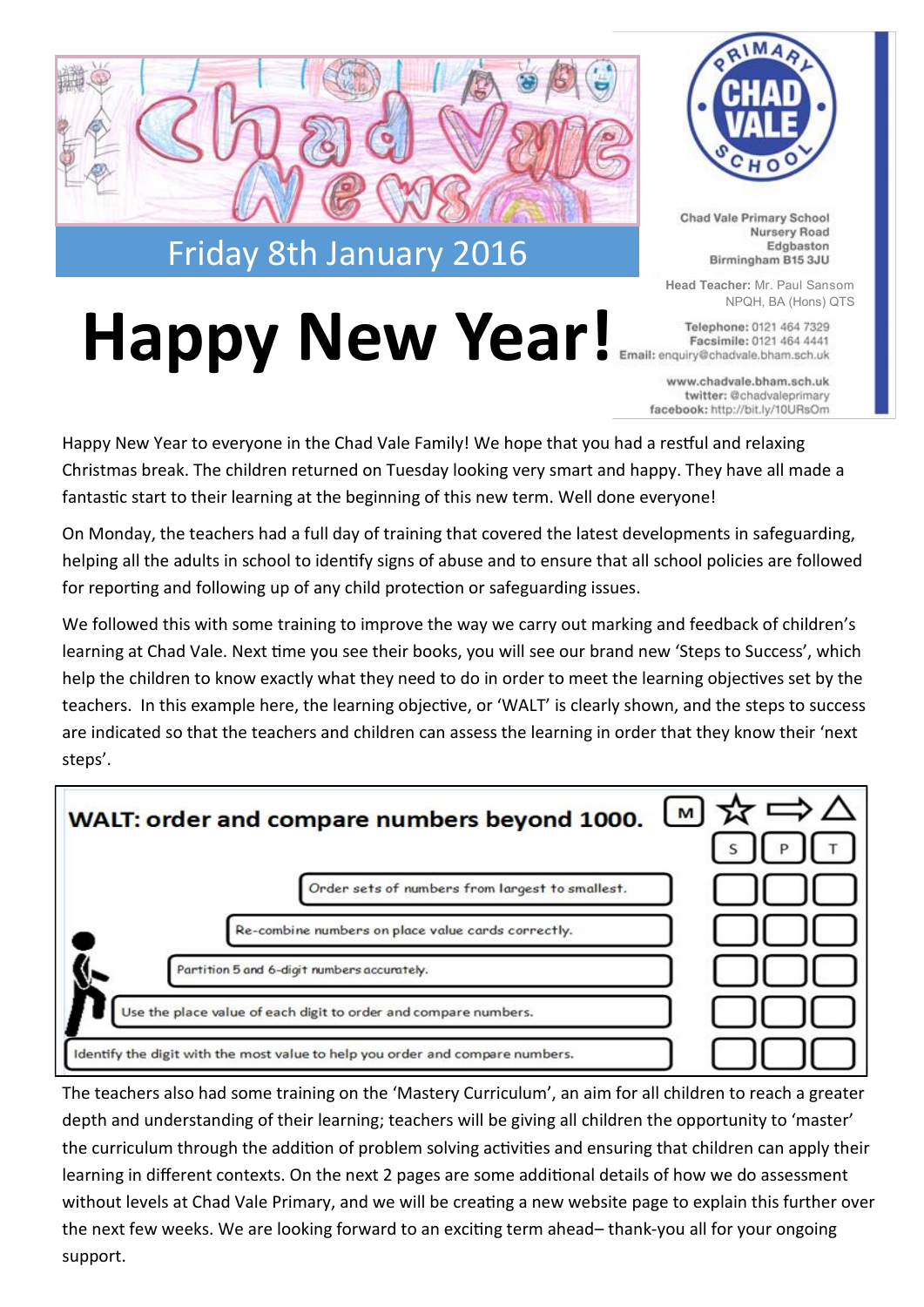#### **Assessment without Levels at Chad Vale Primary School**

From September 2015 the government told schools to stop using levels of attainment for children and to devise their own ways of recording achievement and progress. This document helps to explain what we do at Chad Vale Primary School, in 'life after levels'.

## **History**

Since 1998, schools have used National Curriculum 'Levels' to describe achievement and to track progress. If you have older children, you will know that in the past, we expected children in Y2 to reach a 'Level 2' and by Year 6 to reach a 'Level 4'. The government felt that levels were confusing for parents and resulted in gaps in learning because levels had always been a 'best fit' approach.

#### **Life after Levels**

At Chad Vale we carry out continuous assessments so that teachers know what the children can do and what they can't do. All lessons have a 'Learning Objective' (usually taken from the National Curriculum and referred to as the WALT- 'We Are Learning To') and a set of 'Success Criteria' (the things the child needs to do, to meet the objective). We also call our success criteria the 'Steps to Success' and these are shared at the beginning of each lesson, stuck into their books and are used to help the children know what to do to achieve the objective. The steps start at the bottom and get harder as children 'climb' the steps within a lesson:



Assessments are carried out in a variety of ways; through the marking of learning in books, talking to the children, in-school quizzes and tests, online reports from Education City/Mathletics/Reading Eggs, observations of learning, homework and externally marked tests. As the teachers assess the learning that they see, they make a judgement about whether the child has achieved the learning objective by checking whether there is evidence of the steps to success. We also give opportunities for children to 'self-assess' their work; this helps them to identify mistakes and correct them and 'peer assess', where a child assesses another child's work. Children often make fantastic 'teachers' and can sometimes explain something to another child in a way that's instantly understandable!

# **Learning Objectives**

Throughout school there is a graduated set of 'learning objectives' for each subject, taken from the National Curriculum (2014). These are allocated to different year groups, although the success criteria are often re-visited many times throughout their school careers. Each time an objective is taught, teachers make a judgement on the evidence that they see. Teachers decide whether the child has 'Achieved' or 'Mostly Achieved' the objective, is 'Working Towards' it, or whether that objective needs to be 'Target' for that child. This recorded for every objective, for every child on our assessment system 'School Pupil Tracker Online'. This builds up a detailed picture of what they a child can do and quickly identifies gaps in learning for individuals and groups.

#### **Age-Related Expectations**

In the new National Curriculum the children are expected to meet certain expectations according to their age. Children who meet the required standards are said to be working at 'Age Related Expectations' or 'ARE'. The language to describe this standard changes as the children move throughout the school. The 'key' assessment points for schools are shown on the following page: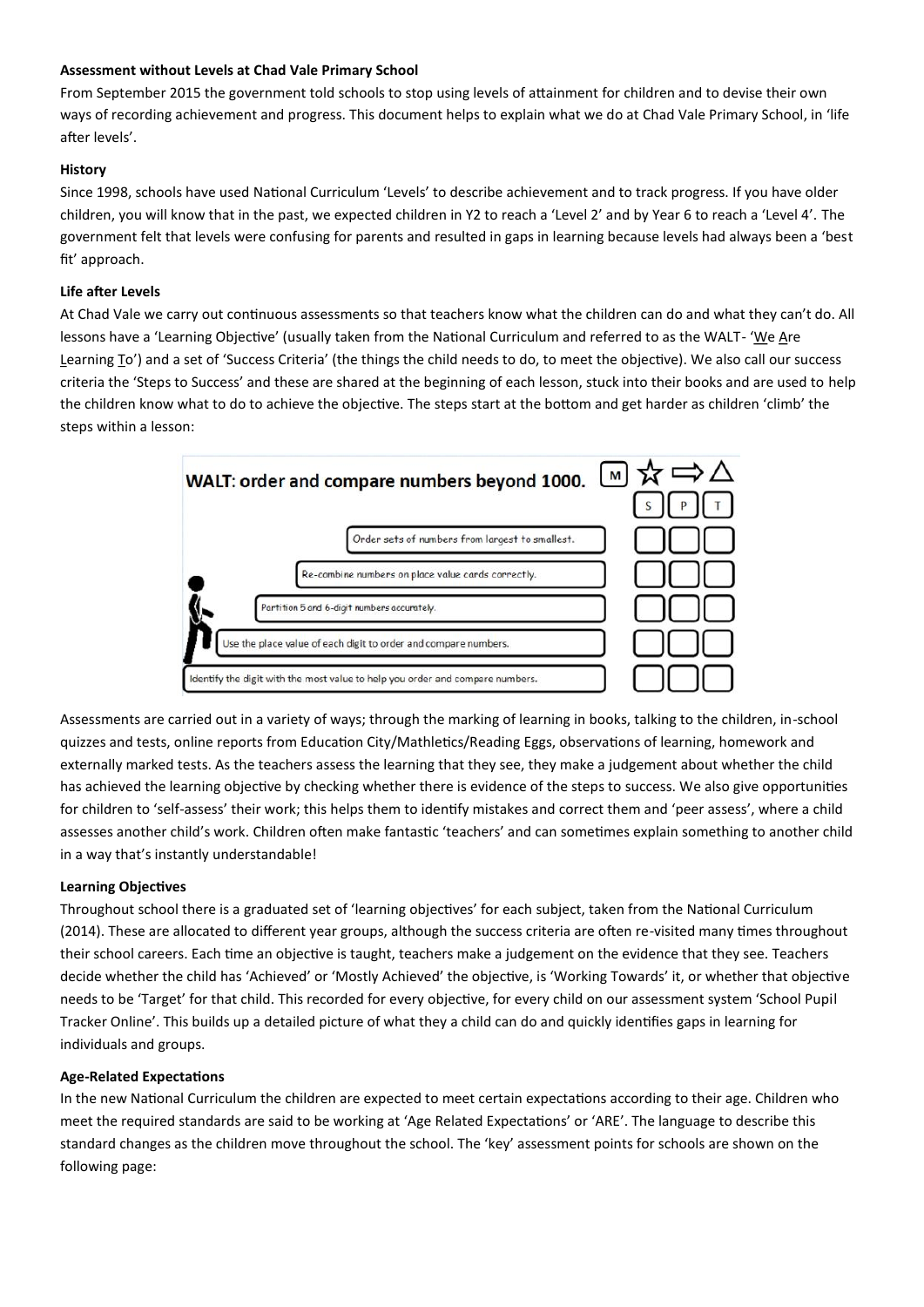## **1. Attainment on entry in reception (Reception Baseline 'Check')**

The judgements for this assessment, carried out within the first 6 weeks of term are 'Well Below Typical' (well below ARE), 'Below Typical' (below ARE), 'Typical' (at ARE) and 'Above Typical' (above ARE)

#### **2. Attainment at the end of reception (Foundation Stage Profile and 'Good Level of Development' measure.)**

The judgements for the end of the Foundation Stage profile are based on 'age related expectations'. Your child will be judged as '40-60 months *Emerging*' (below ARE), 40-60 months *Expected* (at ARE) or 40-60 months *Exceeding* (above ARE)

#### **3. Y1 Phonics 'Check' (government reading test**)

The check is judged as 'Met the Standard' or 'Did not Meet Standard'.

#### **4. Y2 SATS tests 2016 (government reading, maths, spelling and grammar tests)**

Each test or teacher assessment will be judged as 'Working towards' (below ARE), 'Working at' (ARE) or 'Working at greater depth' (above ARE).

## **5. Y2 Phonics 're-check' (for anyone who did not meet the Y1 standard)**

The check is judged as 'Met the Standard' or 'Did not Meet Standard'.

**6. Y6 SATS tests (government tests in reading, spelling and grammar, maths, science and teacher assessed writing)** Each test or teacher assessment will be judged as 'Working towards' (below ARE), 'Working at' (ARE) or 'Working at greater depth' (above ARE).

#### **Ongoing in-school Assessments**

Every half term, teachers use their knowledge of the children's learning to update their records on School Pupil Tracker. This provides a judgement of where they are in terms of 'age related expectations'. As they learn they will make progress through 3 judgements: 'Emerging', 'Developing' and 'Secure'. By the end of the year they are in, the expected standard is 'Secure'. For example, by the end of Year 3, children should be Y3 'Secure', by the end of Y4, children should be Y4 'Secure' etc. These judgements are abbreviated; e.g. Year 4 Secure is Y4S, Year 3 Emerging is Y3E. Example;

*As Y3 children learn throughout the year, the expected progress will be: Year 3 Emerging/Y3E (by Christmas)> Year 3 Developing/Y3D (by Easter)> Year 3 Secure/Y3S (by Summer)*

*As Y4 children learn throughout the year, the expected progress will be: Year 4 Emerging/Y4E (by Christmas)> Year 4 Developing/Y4D (by Easter)> Year 4 Secure/Y4S (by Summer)*

#### **Progress**

As children move from one judgement to another (e.g. from Y3 Emerging to Y3 Developing) we convert this to a 'Tracking Point'. Each year, expected progress is 3 Tracking Points. Children may make more, or less than expected progress.

#### **Mastery**

'Mastery' at Chad Vale is an additional judgement that helps to describe the 'depth of learning' a child has achieved. Mastery, by definition, is a process, rather than an outcome and teachers plan to give **all** children the opportunity to develop mastery of the curriculum. Children have 'mastered' a learning objective when, for example, they can show evidence of being able teach others, apply the learned skills in different contexts and show the ability to link learning together in a creative way. Teachers can record 'mastery' of each and every objective within School Pupil Tracker, and these judgements provide an overall mastery judgement tagged onto the end of the ARE code.

#1- Shallow Learning (below expected) #2- Expected depth (Expected)

#3- Deeper Learning (Above Expected) #4- Well above expected

# *Example:*

*A Y3 child with a judgement of Y3S#2 at the end of Y3 has fully achieved 'age-related expectations'.*

*A Y3 child with a judgement of Y3S#4 at the end of Y3 has fully achieved 'age-related expectations' and has mastered the Y3 curriculum.* 

*A Y3 child with a judgement of Y3D#1 at the end of Y3 is working slightly below age-related expectations with expected depth of learning of those objectives achieved.*